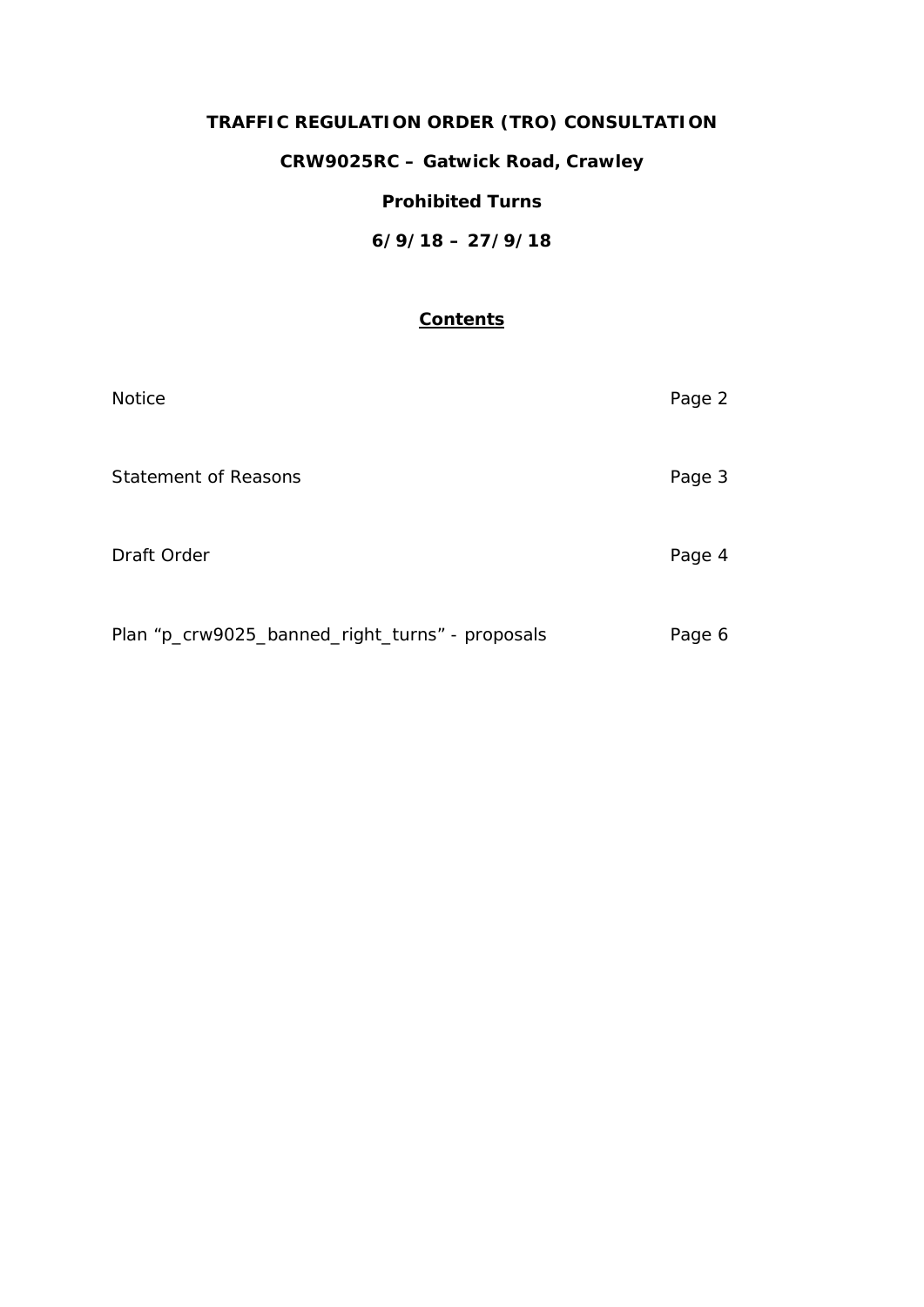#### **WEST SUSSEX COUNTY COUNCIL (CRAWLEY: GATWICK ROAD) (PROHIBITION OF RIGHT TURN) ORDER 2018**

**NOTICE** is hereby given that West Sussex County Council propose to make a permanent Order under the provisions of the Road Traffic Regulation Act 1984, the effect of which will be to prohibit vehicles travelling southbound on Gatwick Road from turning right into the Access to the Nexus Parcel 1 Site and prohibit vehicles leaving the Nexus Parcel 1 Site Access from turning right onto Gatwick Road.

The consultation for this proposal will start on 6 September 2018 and, AT THAT TIME, full details of the proposal in this Notice can be viewed on our website [www.westsussex.gov.uk/tro.](http://www.westsussex.gov.uk/tro) The website includes a response form for comments or objections.

The documents will also be available to inspect at West Sussex County Council, County Hall, Chichester during normal office hours, and at the Crawley Public Library, Southgate Avenue, Crawley during normal library opening hours.

Any objections or comments about the proposal must be received by 27 September 2018. These may be sent via the response form on the website, in writing to: TRO Team, West Sussex County Council, The Grange, Tower Street, Chichester, PO19 1RH; or by e-mail to: [tro.team@westsussex.gov.uk.](mailto:tro.team@westsussex.gov.uk) Library staff will NOT be in a position to answer questions on the proposal and all correspondence should be addressed to the undersigned, quoting the reference TRO/CRW9025/RC. Only correspondence including a full name and address will be considered.

Dated this 6 September 2018

Director of Law & Assurance County Hall **Chichester**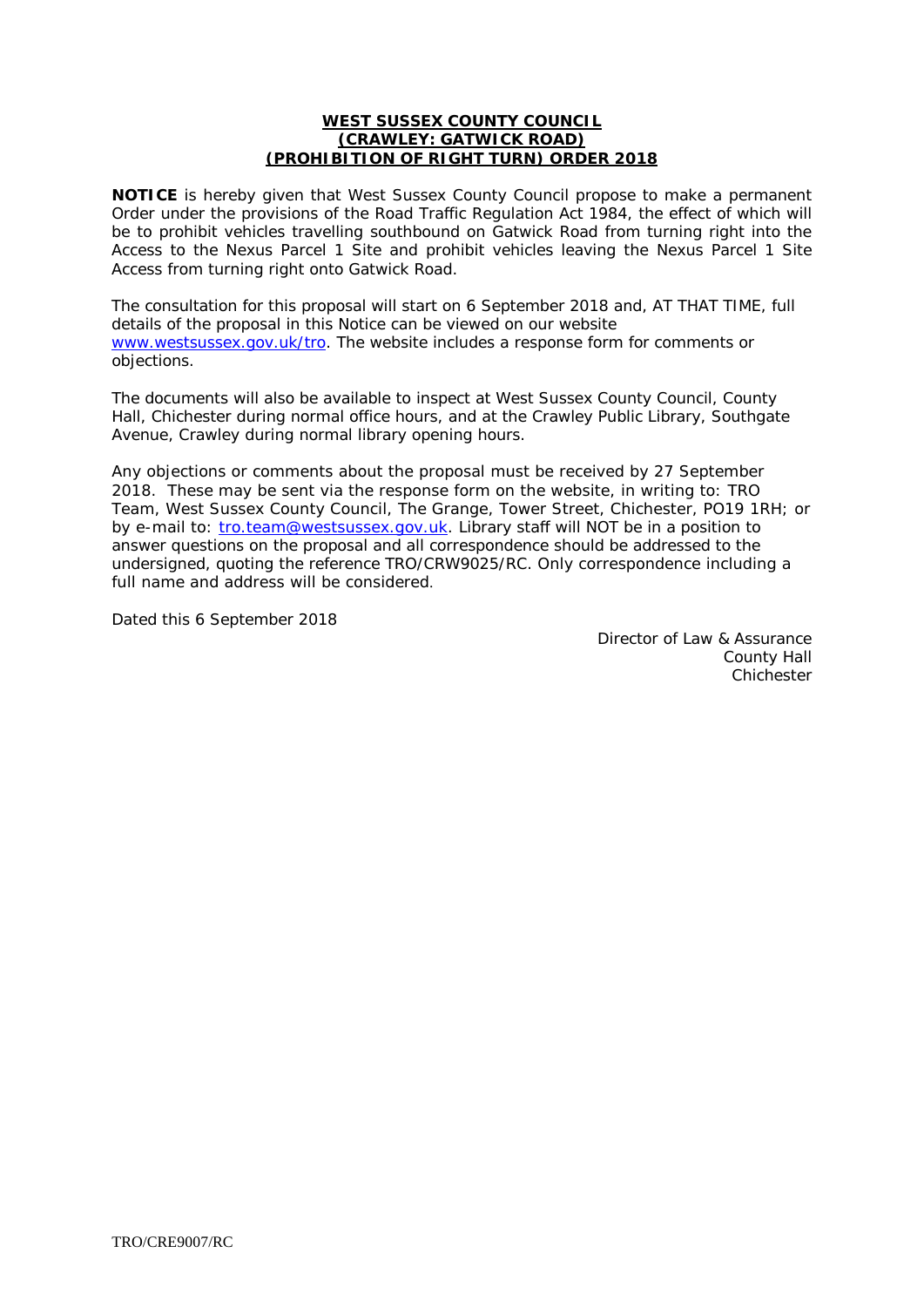#### **WEST SUSSEX COUNTY COUNCIL (CRAWLEY: GATWICK ROAD) (PROHIBITION OF RIGHT TURN) ORDER 2018**

#### **STATEMENT OF REASONS FOR PROPOSING TO MAKE THE ORDER**

The County Council in exercise of their powers under the Road Traffic Regulation Act 1984, propose to introduce a permanent Order the effect of which will be to prohibit vehicles travelling southbound on Gatwick Road from turning right into the Access to the Nexus Parcel 1 Site and prohibit vehicles leaving the Nexus Parcel 1 Site Access from turning right onto Gatwick Road.

The derelict Thales brownfield site to the west of Gatwick Road is being re-developed. The site has been split into 3 parcels of land and this Order relates to the Nexus Parcel 1 site. Access to the site is via Gatwick Road, a busy urban road with a bus route running in both directions. This new development will be a production and test facility for full flight simulators and low level devices for global civil airlines.

The junction has been designed to accommodate heavy good vehicles entering and exiting the site, namely low loader HGV's, with provision made for movements of abnormal load vehicles.

A detailed transport assessment has been undertaken and, in the interests of highway safety the access junction will generally operate as a left turn in from Gatwick Road and a left turn out onto Gatwick Road for the majority of vehicles. To achieve this the junction has been engineered with a narrow entrance and exit lane separated by a pedestrian refuge raised island. However, there will be demountable bollards with an overrun area providing sufficient width for abnormal load vehicles to manoeuvre on and off site under specific permission once every 3 weeks

The proposed Order will prohibit vehicles exiting the Nexus Parcel 1 Site Access from turning right onto Gatwick Road and prohibit southbound vehicles on Gatwick Road from turning right into the Access to the Nexus Parcel 1 Site.

This Order is proposed to avoid danger to persons or traffic using the road and to facilitate the passage on the road of any class of traffic (including pedestrians).

Drawing No. CRW9025 Proposed banned manoeuvres (03/05/18) shows the length of road, which is the subject of the proposed Order.

Director of Law & Assurance County Hall Chichester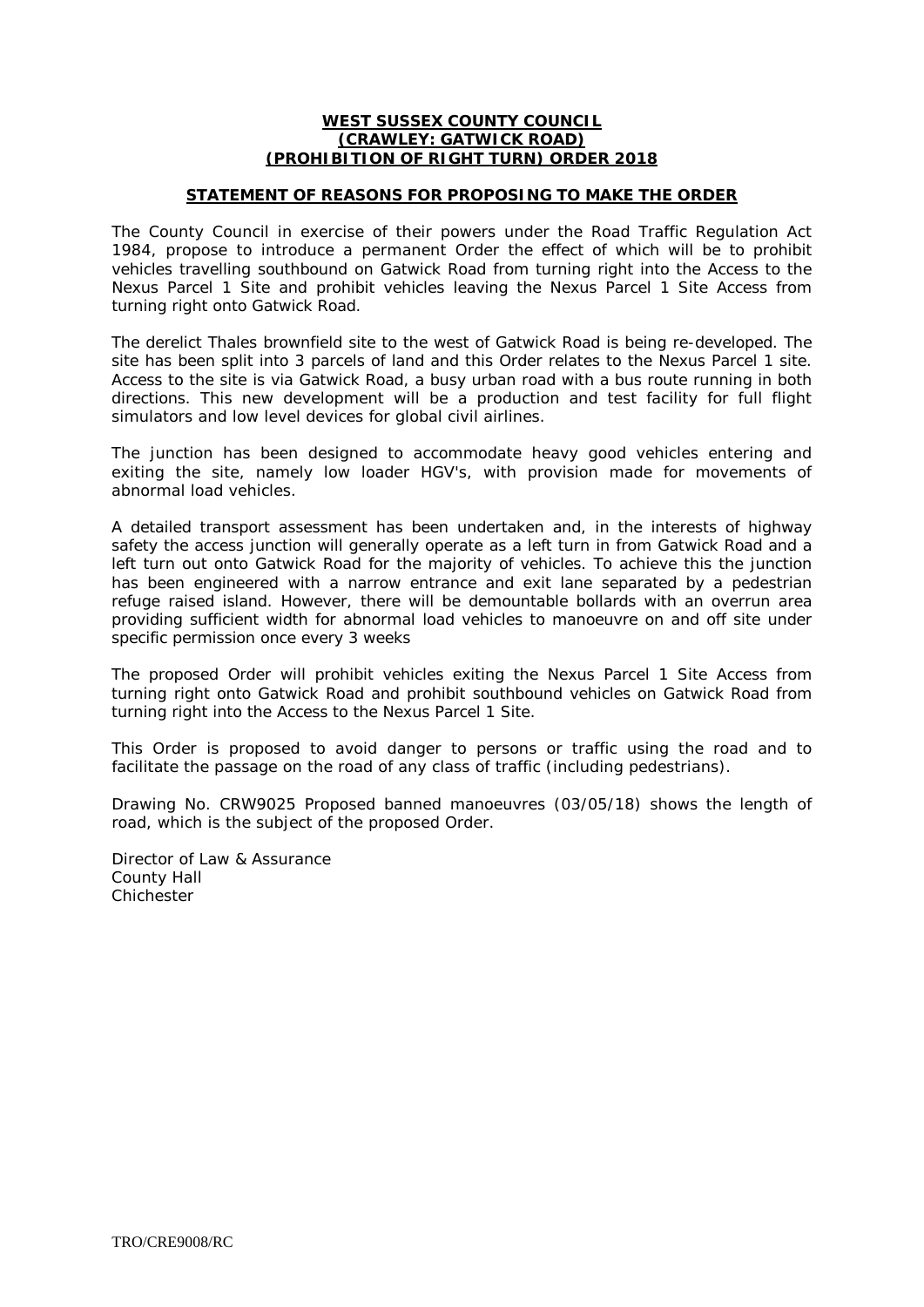#### **WEST SUSSEX COUNTY COUNCIL (CRAWLEY: GATWICK ROAD) (PROHIBITION OF RIGHT TURNS) ORDER 2018**

West Sussex County Council in exercise of their powers under Sections 82 and 84 (1) (a) of the Road Traffic Regulation Act 1984 ("the Act"), and Part IV of Schedule 9 of the Act and of all other enabling powers, and after consultation with the chief officer of police in accordance with Part III and Part IV of Schedule 9 to the Act hereby make the following Order: -

### **PART I GENERAL**

#### **Commencement & Citation**

1. This Order shall come into operation on the X day of X 2018 and may be cited as "West Sussex County Council (Crawley: Gatwick Road) (Prohibition of Right Turns) Order 2018."

#### **Interpretation**

2. (1) In this Order –

"abnormal load vehicle" has the meaning assigned to "abnormal indivisible load vehicle" in the Motor Vehicles (Authorisation of Special Types) (General) Order 2003;

"vehicle" has the same meaning as that assigned to "motor vehicle" in Section 136(1) of the Act.

 (2) Except where otherwise stated any reference in this Order to a numbered Article or Schedule is a reference to the Article or Schedule bearing that number in this Order.

#### **PART II PROHIBITION OF RIGHT TURN PROVISIONS**

- 3. Save as provided in Article 5 of this Order no person shall cause or permit any vehicle proceeding southwards along the length of road specified in the First Schedule of this Order to make a right turn at the junction specified in the said First Schedule.
- 4. Save as provided in Article 5 of this Order no person shall cause or permit any vehicle using the Site Access to Nexus Parcel 1 to make a right turn so as to drive southwards along Gatwick Road.
- 5. Nothing in Articles 3 and 4 shall apply in respect of a vehicle:-
	- (a) proceeding under the direction or with the permission of a police constable in uniform; or
	- (b) being used by the Police, ambulance or fire brigade in the event of an emergency; or
	- (c) defined as an abnormal load vehicle operating under specific permission
- 6. The prohibitions imposed by this Order shall be in addition to and not in derogation from any restriction imposed by any regulations made or having effect as if made under the Act or by or under an enactment.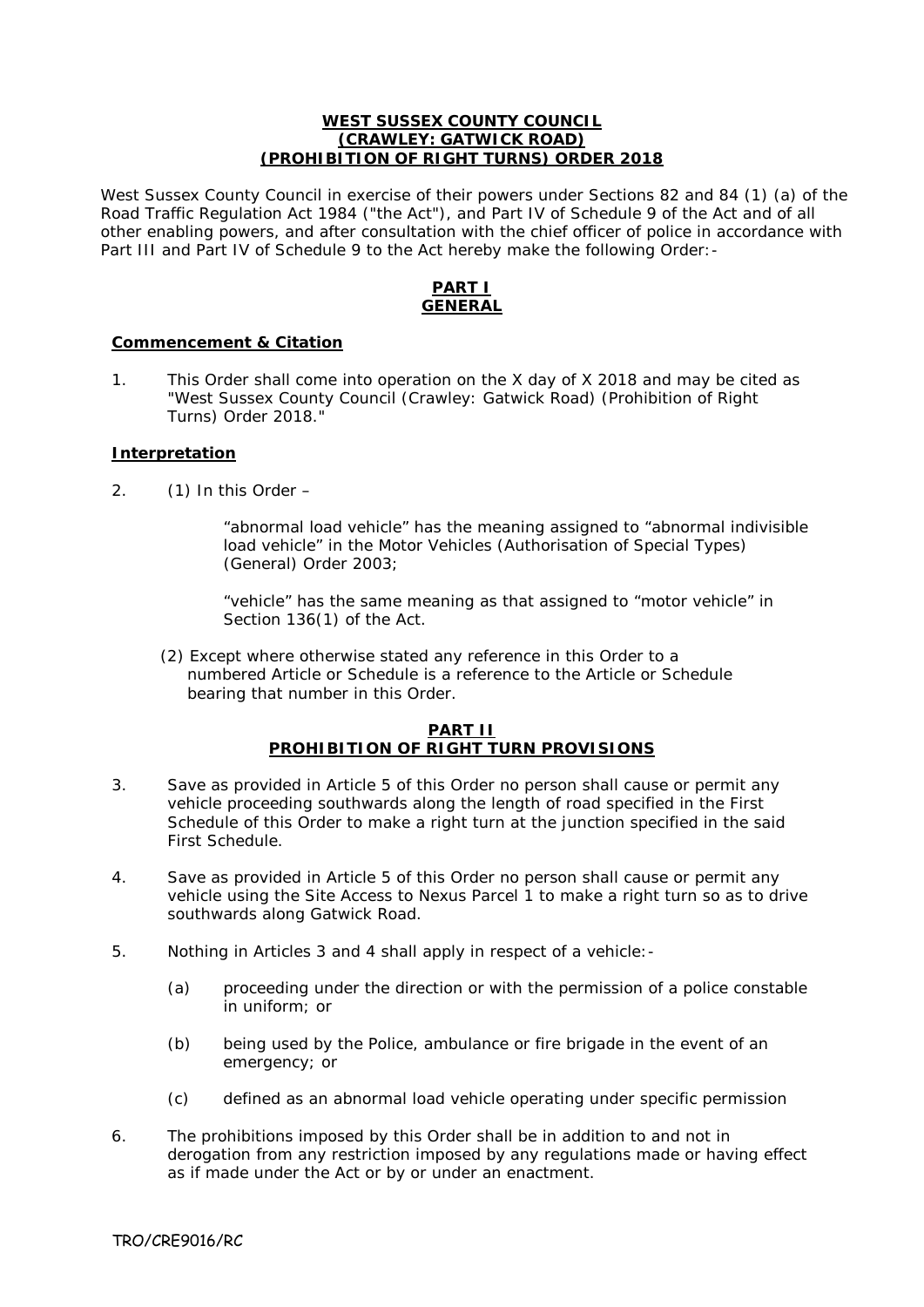#### **FIRST SCHEDULE (Prohibition of Right Turn)**

Length of road in Crawley **Access 10 and 10** and 10 and 10 and 10 and 10 and 10 and 10 and 10 and 10 and 10 and 10 and 10 and 10 and 10 and 10 and 10 and 10 and 10 and 10 and 10 and 10 and 10 and 10 and 10 and 10 and 10 an Gatwick Road Site Access to Nexus Parcel 1 THE COMMON SEAL of WEST SUSSEX )<br>COUNTY COUNCIL was hereto affixed ( ) COUNTY COUNCIL was hereto affixed ) )<br>)<br>) (L.S.) the day of in the presence of: ) ) ) Authorised Signatory )